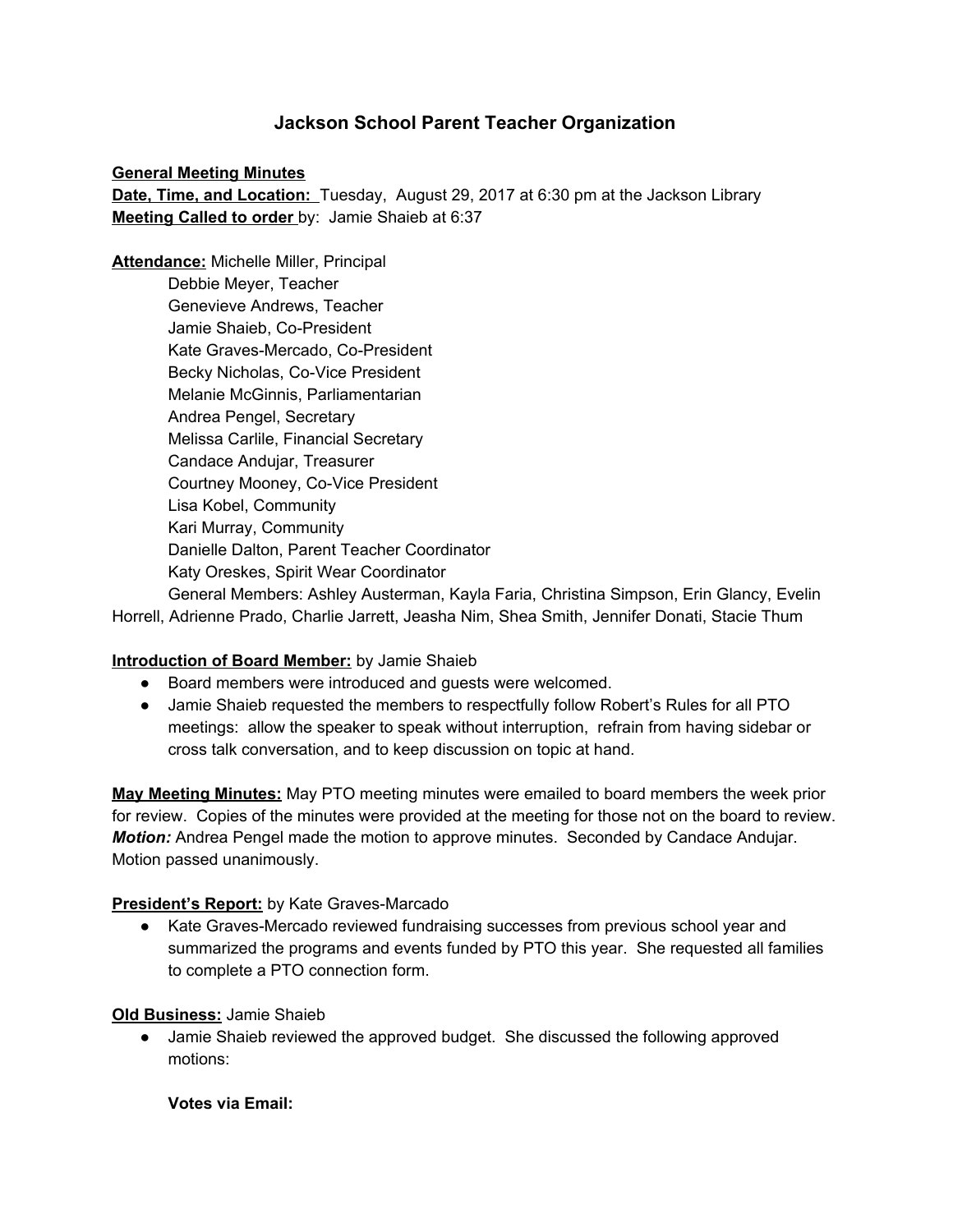- May \$500 donation to the Eagle Scout including fixing the stairs to the garden and adding benches near Kindergarten classrooms. See Eagle Scout email vote for details
- July Voted to split subscription cost (\$1500) with the district to fund the STEMscope. The STEMscope program will be piloted this year as the new Science Common Core Standard. See STEMscope email vote for details.
- August Science Fair budgeted amount was decreased by \$500 from the previous year by accident. Vote was conducted to move \$500 from Athletic Support back to Science Fair. Refer to the Science Fair email vote for details.

## **Executive Board Meeting Votes:**

- Financial management of Book Fair is now through the district. The Librarian, Mrs. Upton, will receive the profits (\$1,792.89) from last years Book Fair. Motion passed to add the Book Fair profits of \$1,792.89 to the budget. *This item will be removed after this school year.*
- Fund A Need 2016 The initial Fund-A-Need goal was to raise \$15,000 at the Gala for the Ruppel Center renovations. \$15,000 was budgeted and approved. However, the Gala raised \$24,550. Motion pass to increase the Fund-A-Need budget to the actual raised amount of \$24,550.

## **Rupple Renovation Update:** Stacie Thum

● Fund-A-Need at the 2017 Gala was to raise funding for renovating the Rupple Center with new sound system, mural, score board, Character Count banners, new TV/DVD system and rainy day activities. Murals and sound system are done. New toys and games have been purchased including marble runs, building blocks, legos, paper airplane books and card making station. New TV and DVD player are being delivered this week. Scoreboard has been selected and installation plans are in progress. Exact cost are not known yet. Next will work on possibly doing Character Count banners if enough money is in the budget.

## **Financial Report:** Candace Andujar

- Budget, August Expense Report, and August Income Report provided at the meeting for 2017.
- Account Balance is \$111,373.33
- Income from Grocery stores has gone down due to Target, Safeway and Raley's discontinuing their programs. PTO encourages families to sign up for Amazon Smile. A table will be set up at the Ice Cream Social to promote Amazon Smile and other passive fundraising. Request to add Amazon Smile link on the PTO website.
- Rupple renovations expenses reviewed. See the Expenses report for August 2017.

## **Principal's Report:** Michelle Miller

• This year is off to a good start.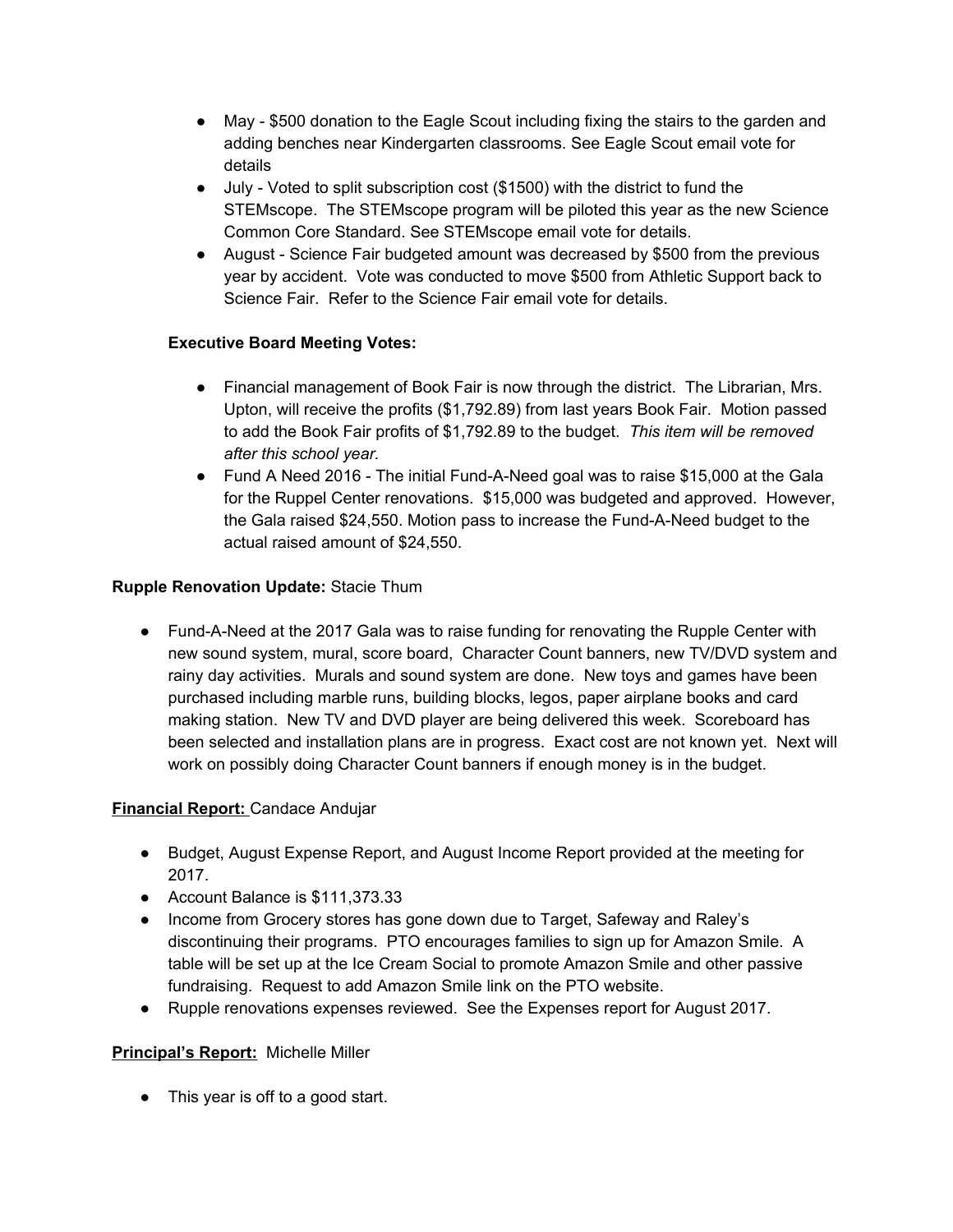- Good class sizes for the year average between 23-25 students.
- Great strong staff and intervention staff.
- Kinder program is getting ready to switch to full day in a few weeks. STEMscope has already started and teachers are going through a training on it next week.
- Thank you to PTO Community Organizers for a great Kindergarten Orientations.
- Touch of Understanding last week for 4th grade to teach understanding for children/individuals with disabilities or other differences.
- JAG and Choir are starting soon.
- Chinese students arriving. They will be hosted by Jackson families from Saturday, 9/23 to Thursday, 9/28. Michele request for 4th and 5th families to host but will consider 3rd grade families if need. More host families are needed. Meeting for host families is 9/6 at 6:30. Will have a hoe down to greet them with dancing and meal provided by district.
- Credentialed Volunteers beginning September 11, 2017.
- Hands on environmental science programs presented by Pete from California State Park.
- Arts Attack to start next month.
- Electives for 4th and 5th graders this year are world travel, leadership, video production, 3-D printing, robotics, coding, and art.
- Field will be scraped and sod will be laid. Request that it be done after Fall Festival.
- Also requested for Mr. Whiskers to make a showing. Will need to find him or we will need to purchase a new mascot.
- Staff Halloween costume theme has been chosen. Too be seen....

### **Committee Report:**

**Community:** by Lisa Koelbel.

● Ice Cream Social ready to go. If anyone needs help with setting up their booth, talk to Kari or Lisa. Virginia and Live scan will be available the night of Ice Cream Social in the library. You must sign up for a time slot. Live Scan is \$60 cash only.

**Power the Paw Drive:** Jamie Shaieb and Kate Graves-Marcado

- Will be from September 11th to September 22th. Last year raised over \$20,000. Hoping to raise the same amount. Business class sponsors are \$300. **Fall Festival:** Andrea Pengel and Melissa Carlile
- All the Coordinators are lined up and vendors booked. Simply request parents volunteer to help with set up, clean up and run certain games/booths.

### **New Business:**

**Melissa Carlile** - complaint that on Hoffman Court parents/nannies are parking on both sides of the street and are not driving safely along the street. It is a hazard to the kids who walk home along the street. Mrs. Miller agreed to put a request in the newsletter to not park on the wrong side of Hoffman Court and encourage drivers to be aware of the kids.

**Jamie Shaieb** - request for PTO supported positions: Social Media Coordinator, Event Photographers, Sponsorship Coordinator, Website Restructuring and Management. Recap of the Parent Survey conducted last year.